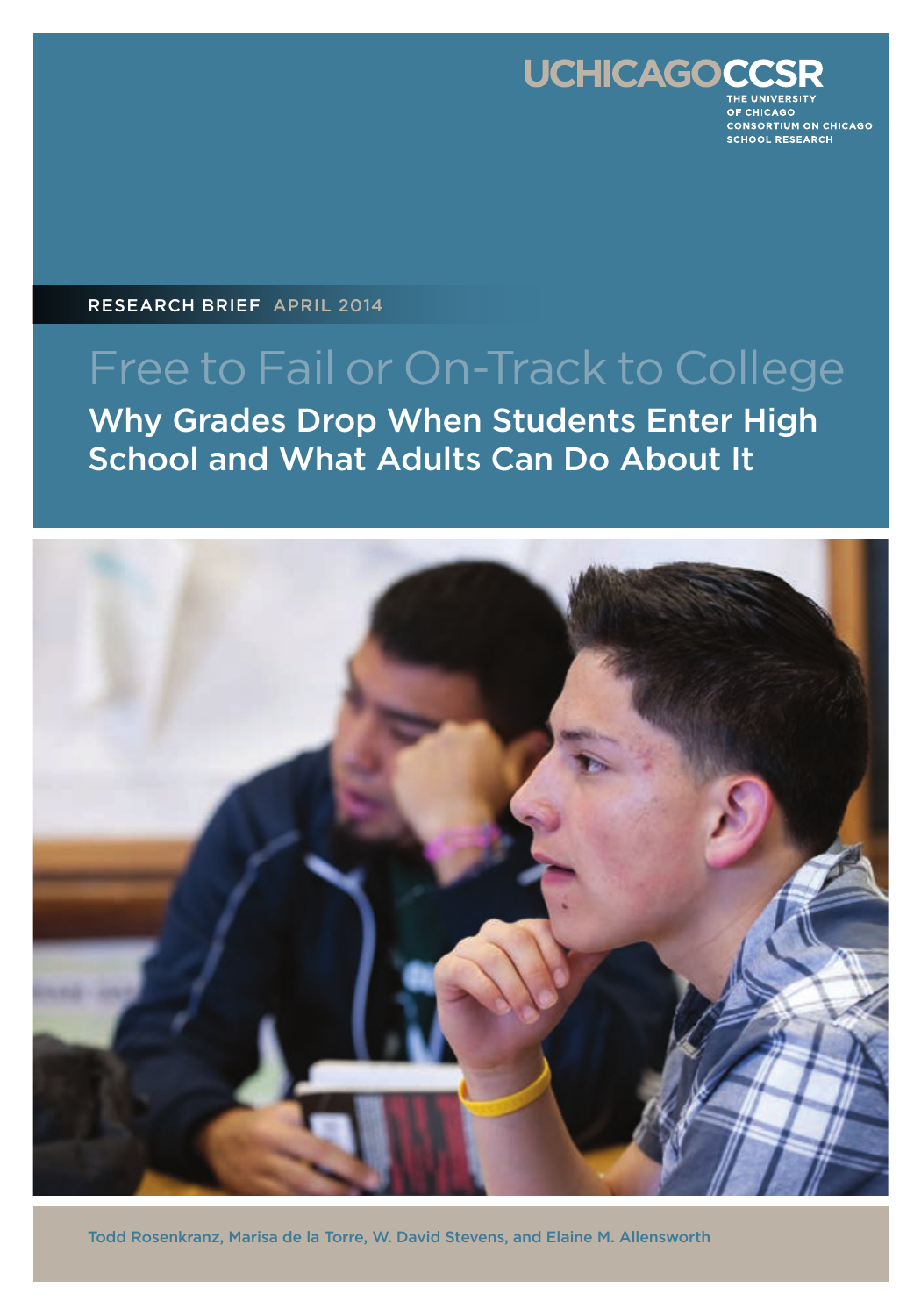

### Acknowledgements

The authors would like to acknowledge the many people who helped make this work possible. We are indebted project would not have been possible without their support. We thank members of the University of Chicago Consortium on Chicago School Research's Steering Committee who commented on an earlier draft of the report members of the UChicago CCSR staff who provided helpful feedback during our writing process. Special thanks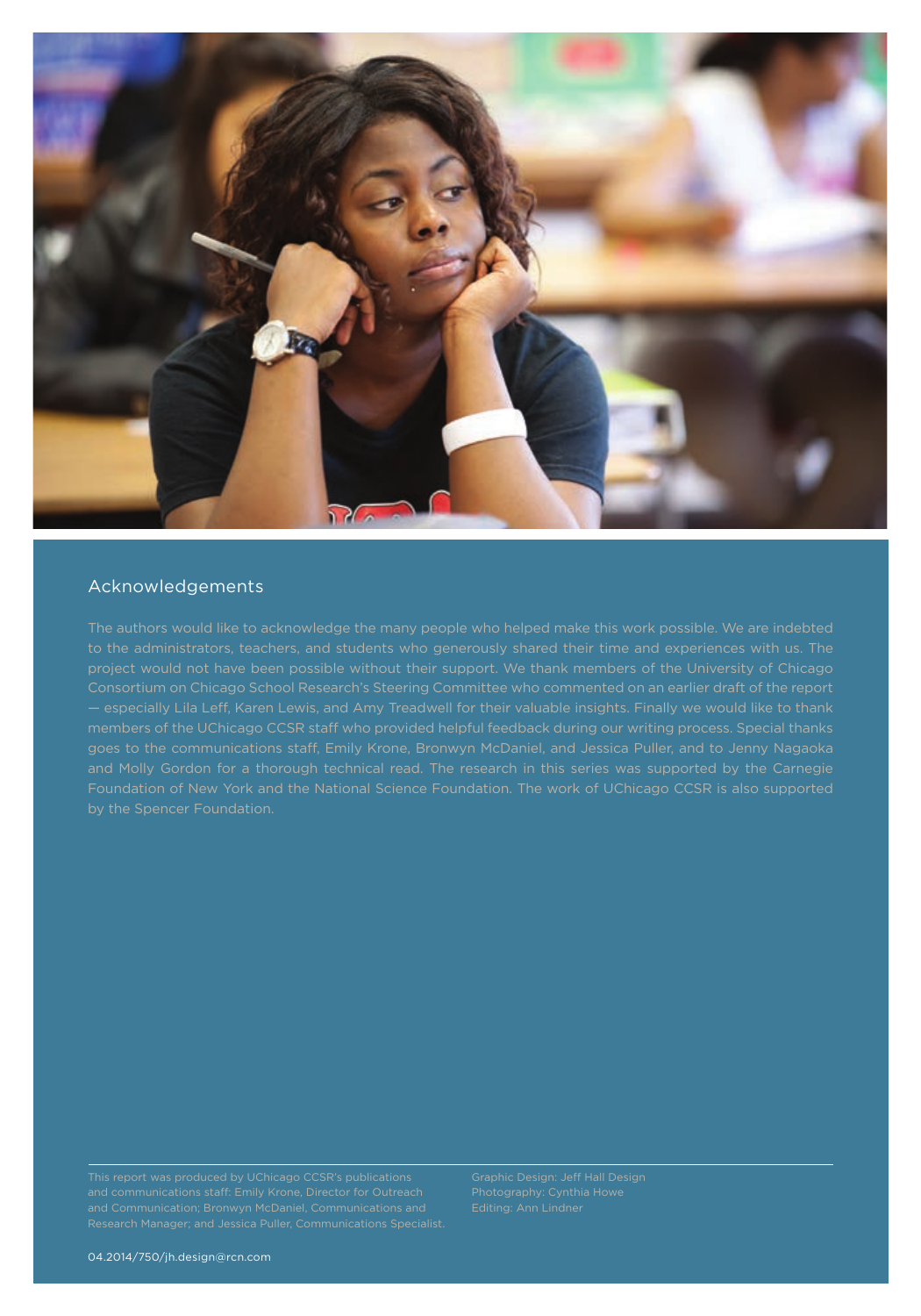# **Summary**

Across most high schools, students' attendance and academic effort suffer in the transition to high school, leading to a decline in grades. This puts students at a disadvantage for high school graduation and for college and career readiness. Schools and teachers have a big role to play in preventing these declines. High school teachers often assume freshmen are ready to take on the responsibility for managing their own academic behavior; students interpret their new freedom to mean that attending classes and working hard are choices rather than responsibilities. Systems that monitor student attendance and engagement and strategies that respond to student withdrawal can help reverse the decline in grades in the transition to high school.

Ninth grade is the make-it-or-break-it year for many high school students. Research has shown that students who pass their ninth-grade classes are very likely to graduate from high school—and those who get mostly As and Bs in ninth grade are almost guaranteed to do so. At the same time, those who fail just one or two classes in ninth grade are at high risk of never graduating. In fact, ninth-grade performance is a better predictor of who eventually will graduate from high school than either eighthgrade test scores or background characteristics such as gender, race, and economic status.**<sup>1</sup>**

Despite the importance of freshman-year grades for graduation, student course performance drops markedly during the high school transition. Studies show that, on average, ninth-grade students attend fewer days of school, struggle more to stay motivated, and receive lower marks in classes than they did in eighth grade.**2** These issues are particularly pronounced in urban areas. Overall in Chicago, more than half of freshmen fail a course, and the average unweighted freshman GPA is below a C.**<sup>3</sup>**

Drops in GPA are worrisome because course performance is extremely important for future outcomes. Ninth-grade GPA is an incredibly strong predictor of high school graduation. High school

GPA is also the strongest predictor of college graduation—only students who graduate with at least a B average have a 50 percent chance of earning a four-year college degree.**<sup>4</sup>**Yet, because grades drop considerably in ninth grade, very few students end the ninth-grade year with a B average or better.**<sup>5</sup>**Grades do not improve, on average, as students move through high school.**6** Such low course performance leads many students to drop out of school and have few quality post-secondary opportunities.**<sup>7</sup>** Few students finish high school with course grades that indicate they will succeed in college.

Why do students earn lower grades as they begin high school? How do student behaviors and school practices contribute to the decline? And what can schools do to support students during the transition? A team of researchers at the University of Chicago Consortium on School Research (UChicago CCSR) is studying the high school transition to answer these questions and to provide schools with evidence that can be used to craft targeted solutions to improve ninth-grade course performance. This research brief describes the extent of the decline in grades and academic effort as students enter high school in Chicago, as well as school practices that lead to this decline.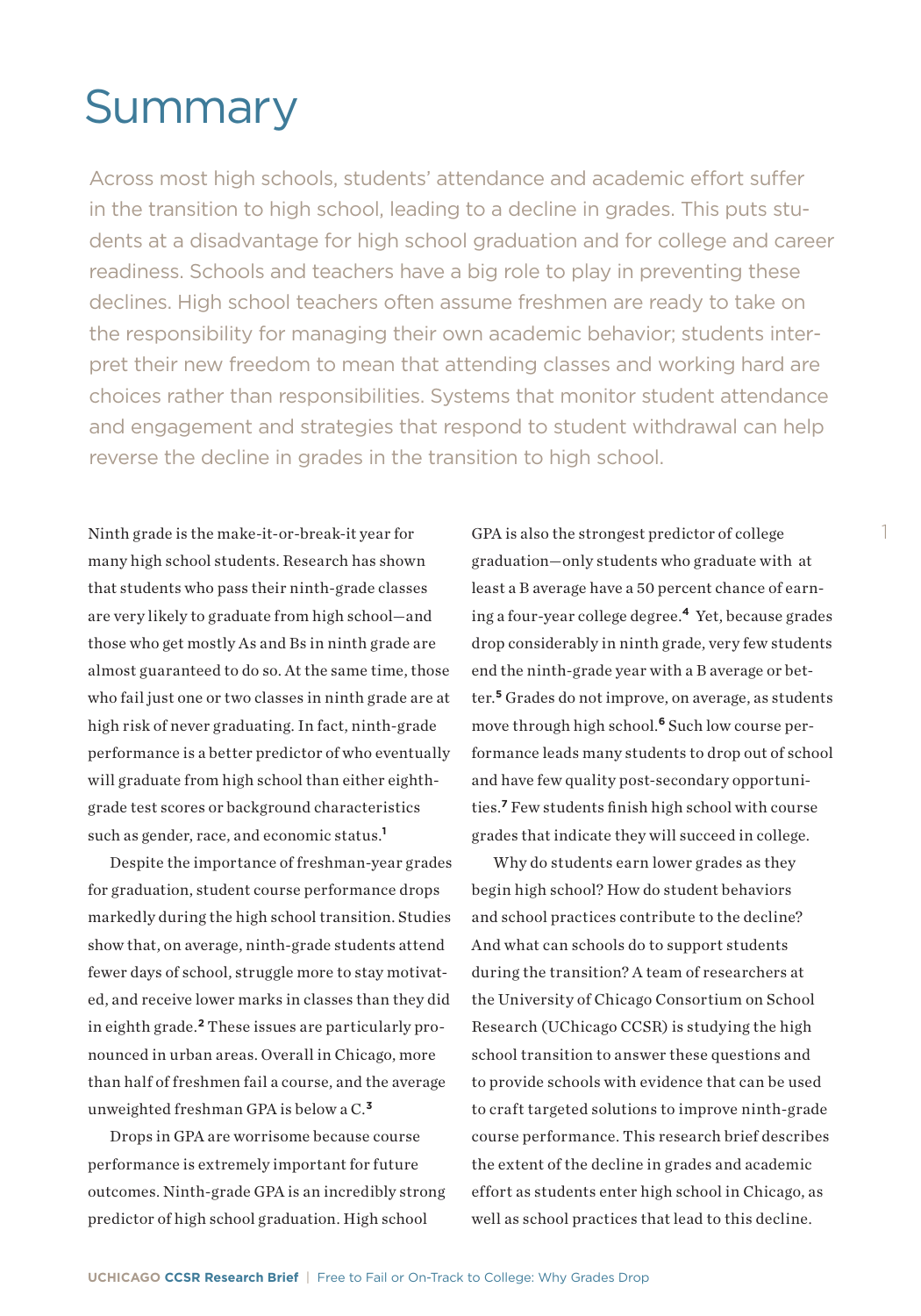It also highlights promising approaches teachers and schools have used to address these issues. We begin in the next section by examining how course grades change across the high school transition.

#### KEY FINDINGS:

# Course Grades Decline When Students Move From Eighth Grade to Ninth Grade

Students' average grades for all courses drop by more than half of a letter grade (0.6 points on a 4-point scale) when students move from eighth grade to ninth grade. This decline in grades occurs across all subjects, in both core courses and non-core courses (see Figure 1). The extent of the decline is similar for girls and boys, as well as across white, Latino, and African American students. Only Asian students show a smaller decline in GPA than other students across the transition a difference of about 0.2 GPA points lower.

The decline in course grades is seen across all performance levels, from high-achieving students to low-achieving students (see Figure 2). The most common eighth-grade GPA category was 2.5 to 3.0—CPS students frequently have C+/B- averages in eighth grade. But most of those students with a C+/B- average in eighth grade had a C average in ninth grade, with a median GPA of 2.11. Even among students with very high GPAs in eighth grade, only approximately one-third maintain a high GPA in ninth grade. The only students who did not have a significant decline in grades were those who already had extremely low grades in eighth-grade students whose grades could not get much lower. In total, 89 percent of students had either equal or lower GPAs in ninth grade than they did in eighth grade. Only about one in 10 students improved their GPA between eighth grade and ninth grade.

#### **FIGURE 1**

 $\mathcal{P}$ 

#### Overall GPA and course grades decline from eighth grade to ninth grade



*Overall and by Academic Subject*

Note: Same students followed from eighth to ninth grade. Eighth-grade GPA is from the 2007-08 school year, while the ninth-grade data is from the 2008-09 school year with the same students included in the averages for each year. This is the same time period we interviewed students for the qualitative portion of the project.GPA is calculated on a 4-point scale, where an A is 4, B is 3 points, C is 2 points, D is 1 point, and F is 0 points. The gap between eighth-grade and ninth-grade GPA remains for the more recent 2011 freshman cohort. Their eighth-grade GPA was 2.86 compared to their ninth-grade GPA of 2.34, for a difference of 0.52 GPA points.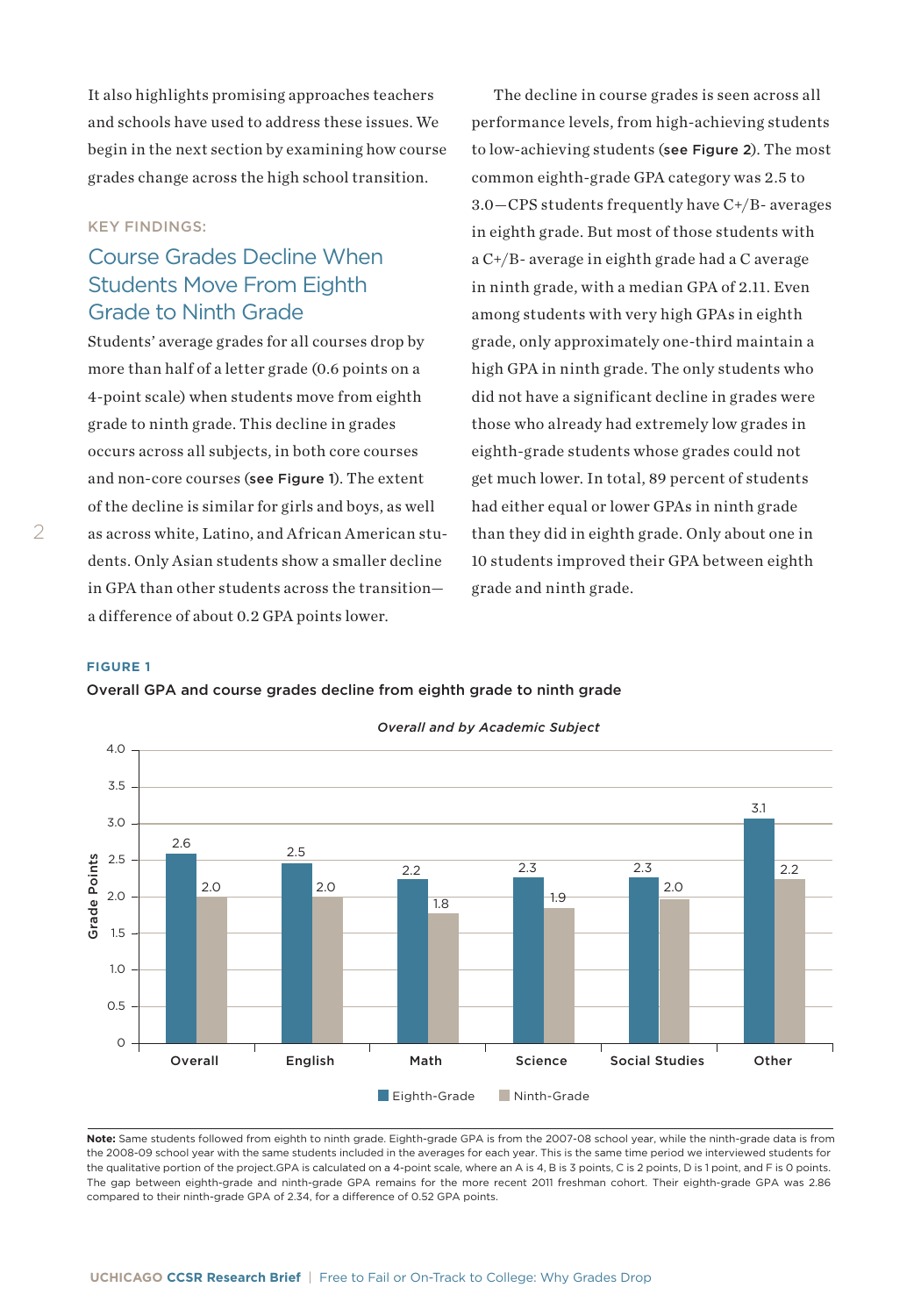## Grades Drop, but Not Because the Work is Harder

On average, the work that students are asked to do in ninth grade is not harder than in eighth grade.

We conducted a longitudinal study of students, following a sample of eighth-graders in neighborhood schools to the tenth grade. Researchers observed students' English and math classes each year, documented the tasks that students were asked to do, and interviewed students several times each year about those classes. We also examined students' responses on district-wide surveys from 1997 to 2009 that asked students about their classes. We

GPA declines regardless of the level of eighth-grade GPA

compared what students said about their classes in the middle grade years to their responses to the same questions on surveys they took while in high school. Both sources of information showed the same thing—classes were not more difficult in ninth grade than in middle school for most students. In fact, students reported that ninth grade was less academically demanding than middle school. Another brief in the *Free to Fail* series, *Classroom Instruction Across the Transition to High School* provides more information on these patterns.

#### **FIGURE 2**



**Note:** Same students followed from eighth to ninth grade. The eighth-grade GPA categories are from the 2007-08 school year, while the ninthgrade data is from the 2008-09 school year with the same students included in the analysis for each year. GPA is calculated on a 4-point scale where an A is 4 points, B is 3 points, C is 2 points, D is 1 point, and F is 0 points.

#### How to Read This Graph

This figure shows the distribution of eighth- and ninth-grade GPA based on students' eighth-grade GPA. The figure is divided into eight groups based on students' eighth-grade GPA. For each group, the students' eighth-grade GPA. For each group, the blue outline represents the represents the students and a blue outline represents the range of the eighth-grade GPAs while the solid box shows the GPA distribution in ninth grade for those same students.

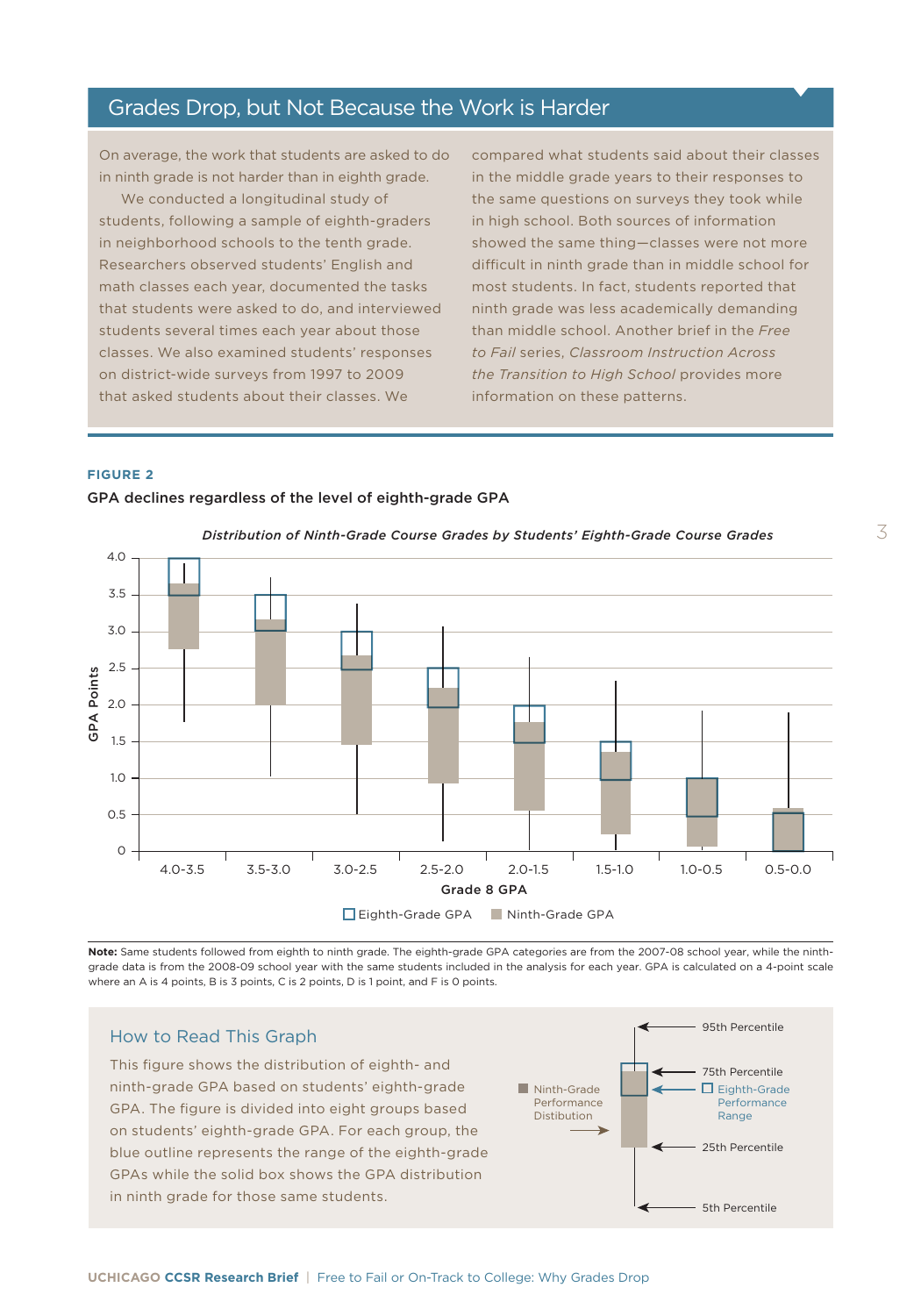# Attendance and Study Habits Decline From Eighth to Ninth Grade

Doing well in school requires that students put forth consistent academic effort. Numerous studies across the country have shown that time spent on homework is strongly associated with students' grades.**<sup>8</sup>** The 2007 UChicago CCSR report, *What Matters for Staying On-Track and Graduating in Chicago Public Schools*, found that student academic behaviors such as attendance and studying are far more important in determining whether ninth-graders pass their classes than student background characteristics (e.g., race, gender, and poverty) when entering high school.**<sup>9</sup>** In fact, strong effort can help students entering high school with low test scores outperform their higher-achieving peers who display weak effort.**<sup>10</sup>**

As students move into high school, attendance and study habits significantly decline. Students miss almost three times as many days of school in ninth grade as in eighth grade (see Figure 3). This increase is primarily driven by an explosion in the number of unexcused absences, which is nearly four times larger in ninth grade than in eighth grade. In 2008-09, the typical ninth-grader missed 27 days of school, with 21.4 of those days due to unexcused absences.**<sup>11</sup>**

Not only do students miss more classes in high school than middle school, but they also report putting in less effort. We asked the 2008-09 ninthgrade cohort survey questions about whether they study for tests, regularly set aside time to study, and place studying ahead of socializing. They answered the same questions two years earlier,

#### **FIGURE 3**

#### Unexcused absences quadruple in ninth grade compared to eighth grade



*Average Number of Days Absent in Eighth and Ninth Grade (Total, Excused, and Unexcused)*

on a survey given in the spring of 2007, when they were in seventh grade. As shown in Table 1, students were slightly less likely to strongly agree with a question about whether they set aside time for homework and studying in ninth grade than they reported two years earlier when they were in seventh grade (13 percent compared to 16 percent).**<sup>12</sup>** They also were slightly less likely to strongly agree with a question about whether they try hard on their schoolwork, even if they find it boring (18 percent compared to 27 percent).

#### **WE DEFINE ACADEMIC EFFORT AS:**

- Attending Classes
- Paying Attention in Class
- Participating in Class
- Completing Homework
- Seeking Help When Needed
- Studying

**Note:** Same students followed from eighth to ninth grade. Eighth-grade absences are from the 2007-08 school year, while the ninth-grade data is from the 2008-09 school year; the same students were included in both years.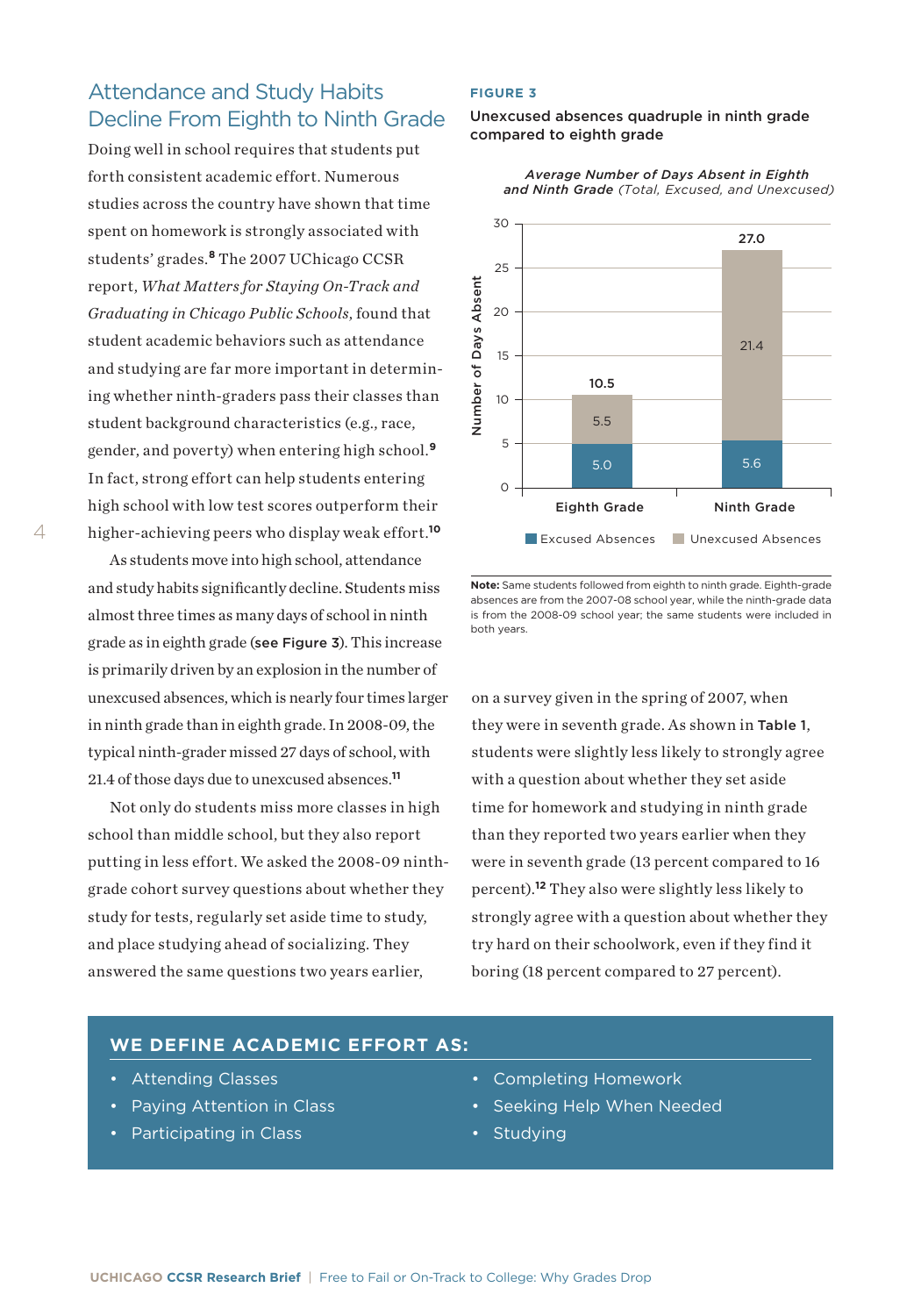#### **TABLE 1**

Student responses in high school about studying are less positive than their responses to the same questions when they were in middle school

|                                                | <b>Percent of Students Answering "Strongly Agree"</b> |                |
|------------------------------------------------|-------------------------------------------------------|----------------|
|                                                | In Middle School                                      | In High School |
| Set aside time for homework and studying       | 16%                                                   | 13%            |
| Try hard on schoolwork, even if it is boring   | 27%                                                   | 18%            |
| When need to study, do not go out with friends | 17%                                                   | 12%            |
| Always study for tests                         | 13%                                                   | 10%            |

**Note:** Data from the middle school year come from the 2007 survey, while the high school data come from the 2009 survey. The figures are based only on students who answered the survey questions in both years.

# Declines in Academic Effort Explain the Decline in Grades

Grades plummeted in large part because effort (see blue box on p.4) declined substantially across the transition. On average, students' grades in English and math drop by just under a half of a GPA point from eighth to ninth grade (0.45 in English and 0.40 in math). By far, the largest factor contributing to changes in GPA is the number of days missed from school (see Figure 4). Absences explain three-fourths of the drop in English and math grades (72 percent in English and 78 percent in math). When combined with differences in study habits, which also decline from eighth to ninth grade, about 90 percent of the difference in GPA points is explained. Other factors, such as students' prior test scores and race/ethnicity, had no relationship with the decline. This suggests that if students had shown up and worked as hard in ninth grade as they did in eighth grade, their grades would likely have remained the same across the transition to high school.

# Less Adult Monitoring at School Makes It Possible For Students to Reduce Effort

Through our qualitative work (see *How We Studied the High School Transition* on p.12), we found adult monitoring declines precipitously across the transition, making it easier for students to miss classes and reduce their study effort in

#### **FIGURE 4**

Declines in grades are explained by the increase in absences





**Explained by Differences in Background and Test Scores** 

- **Explained by Differences in Study Habits**
- $\blacksquare$  Explained by Differences in Absences

**Unexplained** 

**Note:** Analysis is based on eighth- and ninth-grade students in the 2008-09 school year who answered CCSR surveys in the spring of 2009. GPA is calculated on a 4-point scale where an A is 4 points, B is 3 points, C is 2 points, D is 1 point, and an F is 0 points. The GPA difference in this figure is not the same as the GPA difference in Figure 2 because this is a different group of students (survey respondents).

high school. When reflecting on their eighth-grade experiences, ninth-grade students described how adults in the school tightly regulated their in-school behavior in middle school. For instance, students often recounted *"walking the line"*—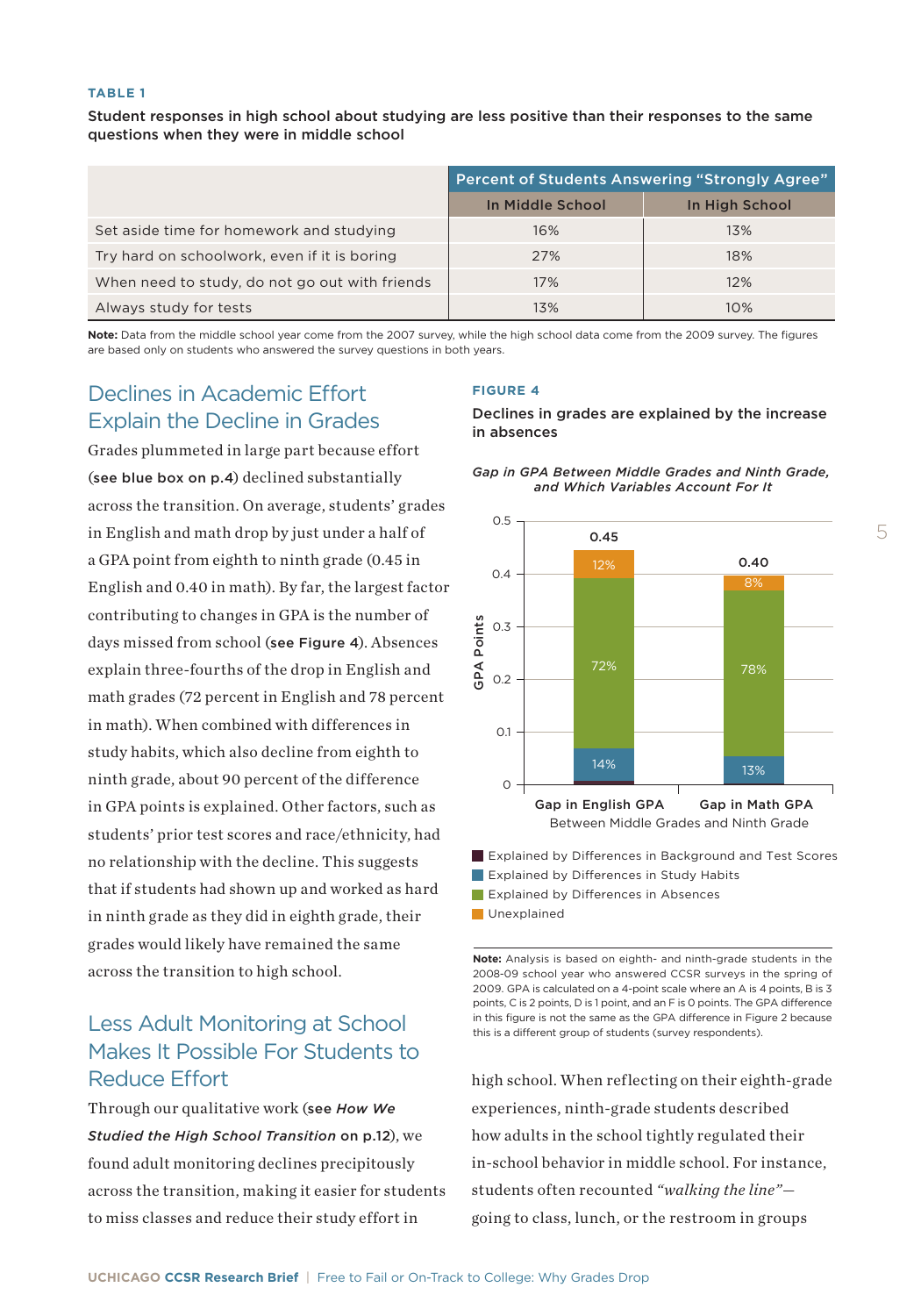with adult supervision. If they wanted to travel in the school outside of a supervised group, they needed to get adult permission. Overall, students described elementary school as having many explicit rules. As one student griped, *"[In eighth grade] you need to ask permission to do everything."* These student reflections match researchers' observations of students' experiences in middle school, where many students were in self-contained classrooms or moved to different classes as a supervised group.

In contrast, what immediately struck students about high school was the latitude they were given to travel through the school building independently. *"We get to go to our classes, like by ourselves,"* one student shared, *"and it's cool."* Another student said, *"There's more freedom at [high] school. Like for lunch you can actually go out for lunch and go to the library. Or go to the computer lab and use the computers. You're on your own."* High school affords students a degree of physical autonomy not experienced in eighth grade. Virtually every student appreciated the new freedom and independence when they entered high school as it made them feel more like a young adult.

With less adult monitoring, however, it became easier for students to do what was virtually impossible in eighth grade: skip class. Students pointed out that with so many students in the building, it is hard for adults to tell where any one student should be at a given time. As a result, it takes little effort to skip class for other activities: *"[In ninth grade] the security guards are not like 'Go to class! Go to class!' If you want to just go to the library or something, just chill in the hallway and they'll think you're probably on lunch or something."*

The decrease in behavioral management, and the ease with which students could miss class, changed how students thought about class attendance. Whereas in eighth-grade attendance was considered an enforced obligation, in ninth grade it became a choice—something individual

students chose to do, or not to do, based on personal motivation and interest:

In [elementary school]…you still walk around in groups, you walk in a line. In [high school] you just walk. It's your choice to go to lunch or English or all those classes. In [elementary school] you gotta go to all those classes. You get a choice in [high school]…It's more free.

[In ninth grade] you have a choice either to go to class or you don't go to class, and nobody's going to be on you to go to your classes in high school. But in [eighth grade] you can't do nothing, you just go to class and that's it.

The reduction in monitoring goes beyond whether students go to class. Students also reported that teachers no longer *"made"* them do their classwork in ninth grade. Instead, they were now responsible for motivating themselves to pay attention and complete assignments. As one student explained:

[The biggest difference between teachers in high school and elementary school] is that teachers in eighth grade pushed us more to work and stuff like that. And they were always, like, on us to do our work, do our work, do our work. And then [in ninth grade], they're like, 'You know what, we try our best to tell you guys do your work. You guys don't want to do it, then it's up to you guys.'

Students' perceptions closely mirrored how many teachers talked about students' responsibility for staying on-task. For example, a high school English teacher remarked that ninth-grade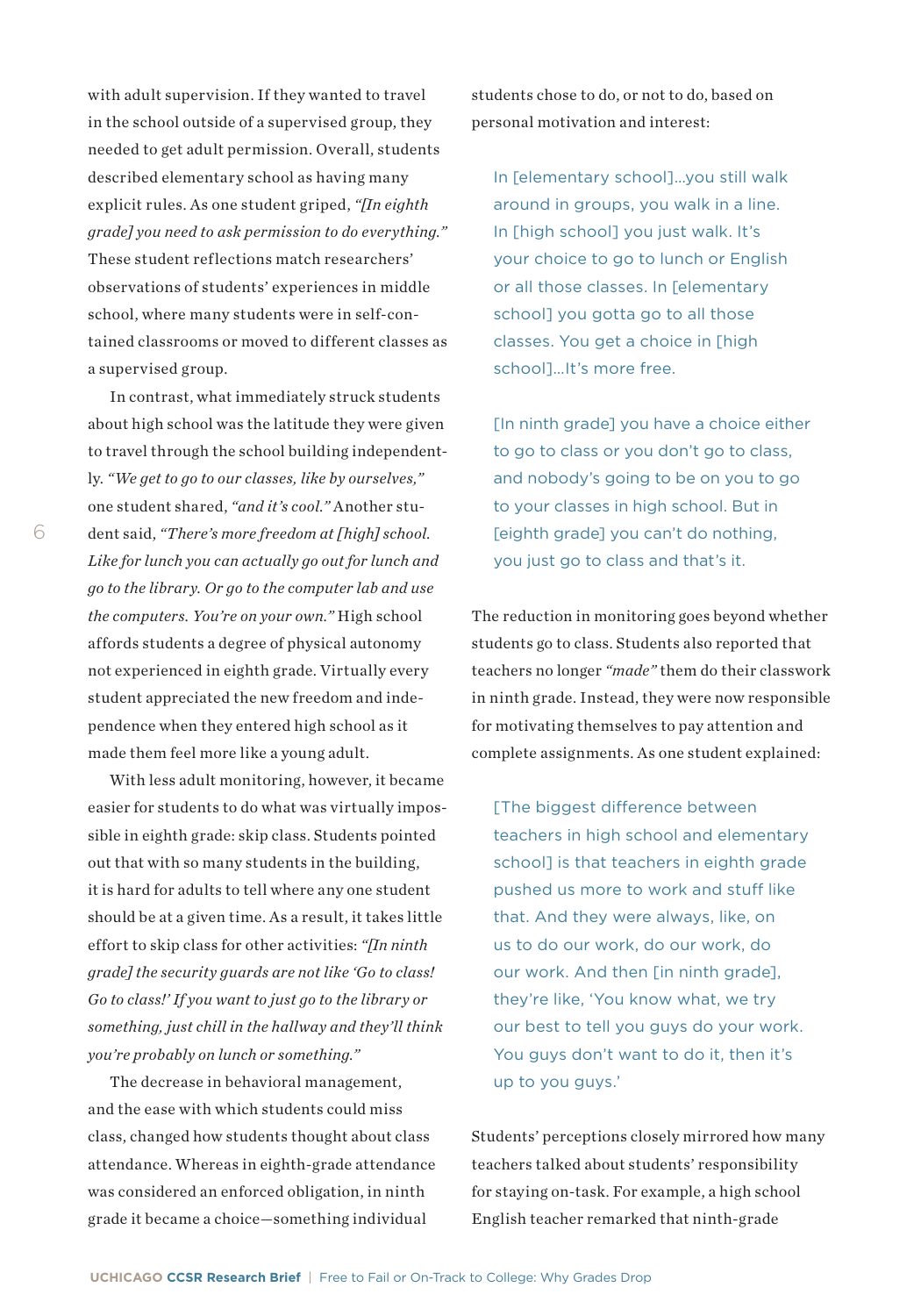students are growing up and now need to realize the repercussions of their actions:

I give them time every day to do the [class] work. I don't accept if they come in the next day and say I didn't get it, because it's their choice. That's their part of the responsibility. They have 20 minutes to decide if they want to do their work and get a good grade or if they want to mess around. And that's ok, so you're going to take a zero, that's your choice.

As these comments illustrate, adults in high school are less likely to take responsibility for managing students' academic behavior than they were in eighth grade. School staff members no longer either directly control students' movement in the building or make students participate in class and make sure students complete their homework. Thus, students move from a school environment where it takes significant and intentional effort to opt out of learning routines to one where they must voluntarily opt into them. Unfortunately, many students respond to this change by missing more school; they cut back on studying and on getting their work done.

# School and Teacher Practices Make a Difference in the Course Grades Ninth-Graders Receive, Even Among Students With Similar Prior Performance

In almost every high school in the city, the average GPA for students in ninth grade is lower than the average eighth-grade GPA for those same students. However, the degree to which they decline varies greatly across high schools. At some schools, students' ninth-grade grades are not much lower than they were in eighth grade. At other schools, however, the average GPA drops by one GPA point or more from what students received in eighth grade

(see Figure 5); thus, the particular school that a student attends can make a difference in the degree to which the course grades of students will drop.

While the decline in GPA for ninth-graders varies across schools, teacher practices within schools also matter for the course grades of students. Within the same school, students with the same eighth-grade course grades show a wide variability in the average ninth-grade course grade by classroom (see Figure 6). Figure 6 shows the difference in grades a C student in eighth grade will get in different classrooms in three neighborhood high schools which served very similar student populations in terms of eighth-grade GPA average (an average of 2.4 GPA points in eighth grade for their incoming ninth-graders).

Depending on the classroom that students attend for their ninth-grade classes, the final course grades can differ by as much as 1.5 GPA points for students who had a similar incoming GPA from eighth grade. For example, in School A, students with a C average in English in eighth grade could get a very low-average course grade of just above 1.0 in English I in the fall. In the same school, students with the same eighth-grade course performance can get almost an average English I GPA of 2.5 by attending a different class in the same school. Similar variability is observed in the algebra classes.

The three schools in the chart, which were chosen at random, illustrate different possible patterns. School A shows that the GPA spread between classroom is almost equal between their English I classes and their Algebra I classes, but the average grades for the Algebra I classes are generally lower than the average grades for the English I classes. For School B, the GPA spread is equal but more compact than the spread is for School A. Unlike School A, the Algebra I classes in School B generally receive better average grades than do the English I classes. School C shows that the GPA spread can be different in the same school for different subjects, as the spread for English

**UCHICAGO CCSR Research Brief** | Free to Fail or On-Track to College: Why Grades Drop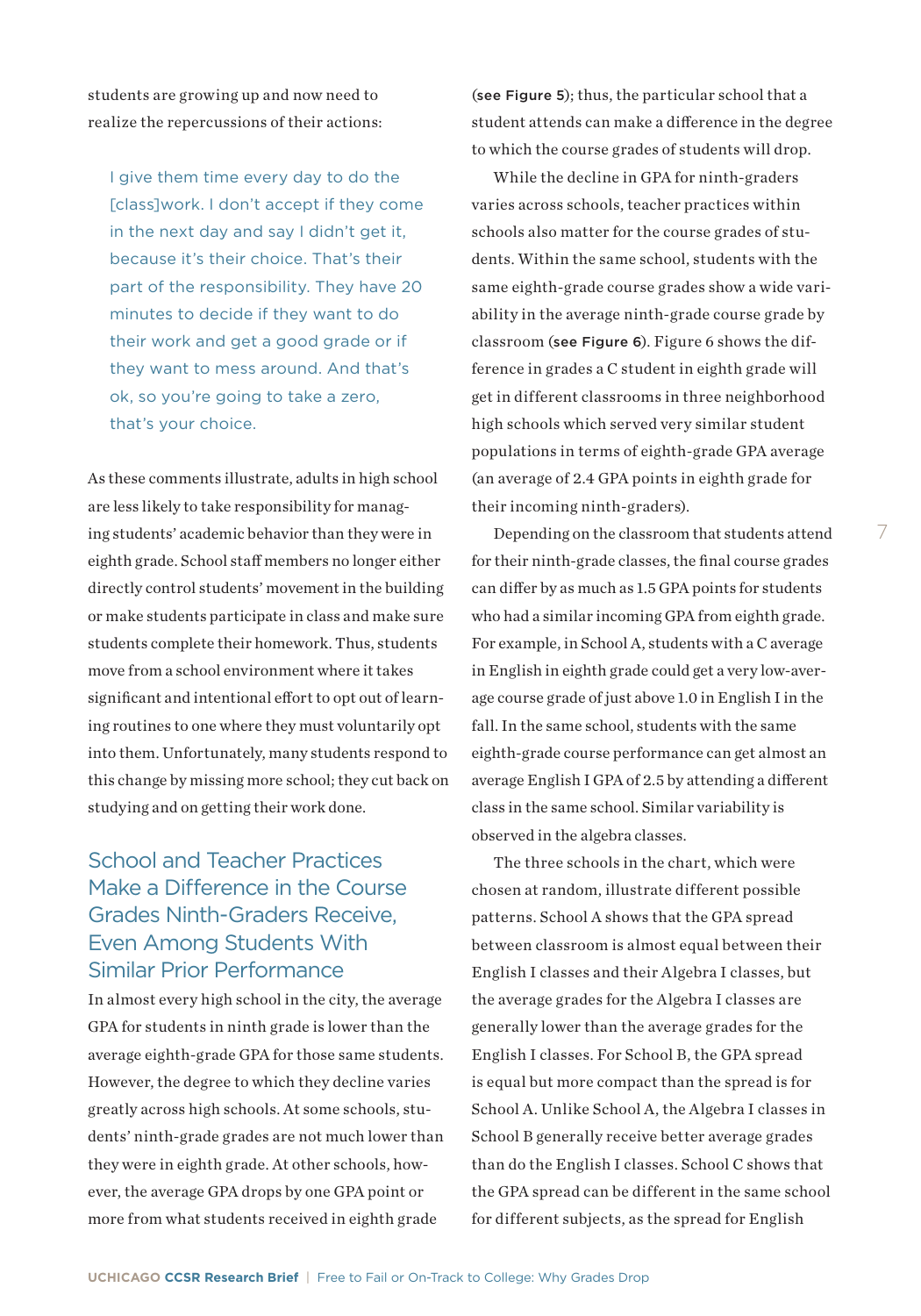#### **FIGURE 5**





*Average GPA in Eighth Grade by Average GPA in Ninth Grade: Averages by High School*

8

**Note:** Figure 5 shows the average GPA of first-time ninth-grade students in all the non-charter high schools in the system and compares their ninth-grade GPA to their eighth-grade GPA in the prior year, from wherever they attended middle school. Each square represents a high school. The line in the middle is an identity line — at schools on the line, students receive about the same grades in ninth grade as they did in eighth grade. The vast majority of the squares are below the line because ninth-grade GPAs are lower than eighth-grade GPAs for students at almost all high schools. Yet, there are differences in the degree to which grades decline across schools, and these differences can be quite large.

#### **FIGURE 6**

Ninth-grade grades differ by more than one GPA point across classes, among students with the same eighth-grade GPA



*Average Grades in English I and Algebra I Classes for First-time Ninth-Graders in Three High Schools, Adjusted for Prior GPA*

**Note:** Figure 6 shows the average grades in each ninth-grade fall semester English and Algebra I class in three schools serving ninth-graders with similar eighth-grade GPAs. Each diamond represents a classroom in the school with first-time freshmen in 2008-09. The placement of each diamond on the vertical axis shows the average course grade in the classroom, adjusted through statistical models for differences that can be attributed to students' eighth-grade GPA, relative to students with a 2.4 or C average in eighth grade. Adjustments for prior grades come from models that include all first-time ninth-graders in the district (approximately 39,000 students in 2,200 classrooms in 105 schools), not just students in these three schools.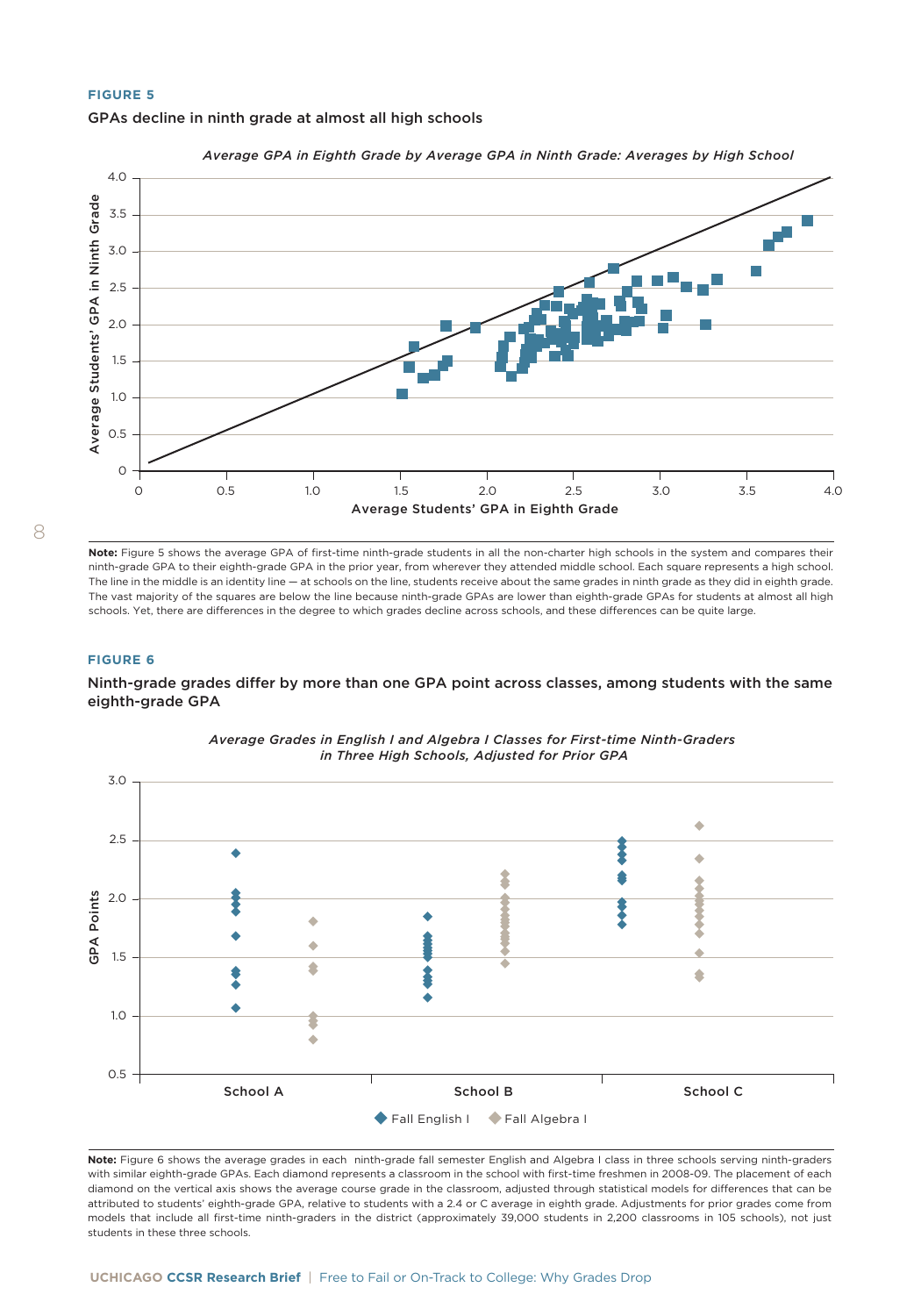I classes is more compact than is the spread for Algebra I classes.

In sum, students' grades are strongly affected by their high school context, as well as by their experiences in individual classrooms with individual teachers. The ways that teachers and schools monitor students and provide instructional support may help to explain these differences.**<sup>13</sup>**

## Teacher Support Can Sustain Student Effort and Grades

Pass rates, grades, and student attendance are better at schools and classrooms where students report high levels of student-teacher trust and teacher support.**<sup>14</sup>**

When describing what constitutes support, students rarely mention emotional support or personal connections. Instead, three key characteristics of the most helpful teachers emerged from their interviews. First, they provide students with individualized attention around the specific academic problems with which they are struggling. Second, supportive teachers monitor students' work, provide regular updates on their progress, and inform them of ways to improve their grade. Finally, they teach material, concepts, and procedures in ways that are clear and understandable; in the students' words, they *"explain things right,"* and are willing to cover materials several times and in several ways.

The experiences of Melinda provide a good example of how supports can change a student's trajectory. In eighth grade, Melinda was a C math

student who sometimes struggled to do her work. She also missed five days of schools during the year. As a ninth-grader, however, she bucked the trend, never missing math class during the first three quarters, receiving a B in algebra, and describing algebra as her favorite class. When asked to explain her improvement, Melinda pointed to her ninth-grade teacher.

Math was so hard for me in eighth grade because the teacher didn't know how to explain things right. So, I wasn't learning anything. Now in ninth grade, algebra is simple because I have a teacher that teaches me well. When she puts notes on the board, she explains the notes word for word, and she shows us exactly what we have to do. And if we don't understand it, she shows us again so that we do understand it. She's not, like, "Ok, this is what you gotta do," and throws a book in your face and makes you do the work.... She breaks it down the best she can, and then if we still don't get it, she'll show it to us a different way so that we do understand it.

Melinda's improved instructional experience and grasp of algebra had two important effects. First, because the work seemed easier, Melinda felt more engaged in math:

#### **WE DEFINE TEACHER ACADEMIC SUPPORT AS:**

- Clear Explanations
- Regular Updates on Progress
- Help With Specific Academic Problems

These factors emerge as important from both qualitative interviews of students and from quantitative analysis of large scale surveys. See *How We Studied the High School Transition* on p.12 for a description of the data sources for this research brief.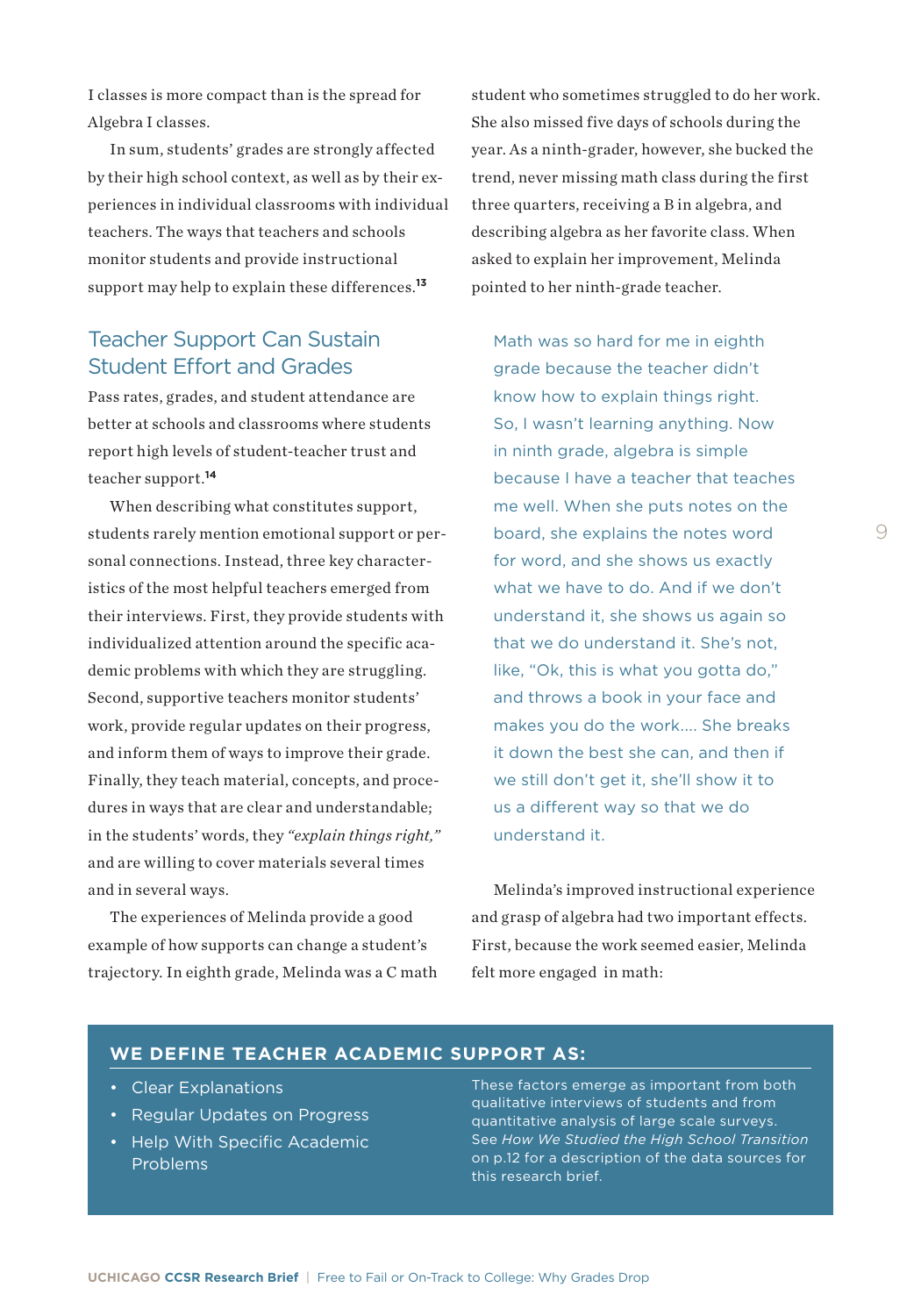Now that I'm understanding it, I just love coming to algebra. But when I used to go to math in eighth grade, I didn't look forward to it, because I didn't like the teacher, and I didn't like the way he taught.

Second, not only did Melinda's emotional engagement improve, but her work habits improved as well.

My ninth-grade teacher explains everything so well that, when she gives me the work, I know exactly what to do. But when I was in eighth grade, it was different. I didn't know what to do at all. I never even did my homework in eighth grade. Now I always do my homework.

By providing clear instruction, noticing when Melinda needed help, and giving her assistance, Melinda's teacher made her feel that she could succeed. There is a long line of research on selfefficacy that shows students do not put in effort when they do not think there will be a payoff.**<sup>15</sup>** Because she was assigned a teacher who taught material in a clear way and provided support, her understanding and confidence improved. That, in turn, led Melinda to increase the amount of effort she put into her class. Thus, the type of instructional support students receive can have a critical impact on their grades by affecting the amount of effort they put into coursework. Those behaviors directly affect their grades.

## School Structures Can Prevent Declining Academic Behaviors

School policies can promote effective monitoring and support of academic behaviors, beyond the efforts provided by individual teachers. As an example, one neighborhood school in the city had

an attendance rate similar to the most selective schools in the city in the year we did this study, even though its ninth-graders had eighth-grade test scores and grades that are fairly average in CPS. The school principal described three key strategies they used to promote attendance.

The first strategy was to rearrange the school day to prevent tardiness from becoming an absence. The school moved the advisory period to the first thing in the day. As the principal said, *"...(if) they're in before the first period class so that way it helps them not get a failing grade in those classes. That way attendance would not be the factor."* 

The school's second strategy for increasing attendance was to have every teacher call home when a class was missed. The purpose is to convey the message that the parents are partners with the high school. As the principal said, *"…teachers have a responsibility to call home…not just the division teacher, but all the classroom teachers and my attitude is…I'm not letting you fail them because we're supposed to get the parents to come in, intervene."*

The third strategy the school employed was to create a discipline policy that did not drive students away from school. School leaders wanted to reduce the days missed due to suspensions because they believed that suspensions can lead to increased absenteeism. According to the principal, *"…(we) need to work with these students, you cannot say, 'so what let it go, good riddance he hasn't come for 18 days.' No, we can't do that…we have to take that time to know what it is."*

At another school, the on-track coordinator reached out to students who got an F in the middle of the semester to get the students back on track. She arranged meetings with teachers and parents to find out why students were failing and to come up with a plan to make sure students would pass their classes. One student described how, after several absences, *"they called my mom and told her [I was missing class]."* After a meeting between the student's mother and teacher, she promised

10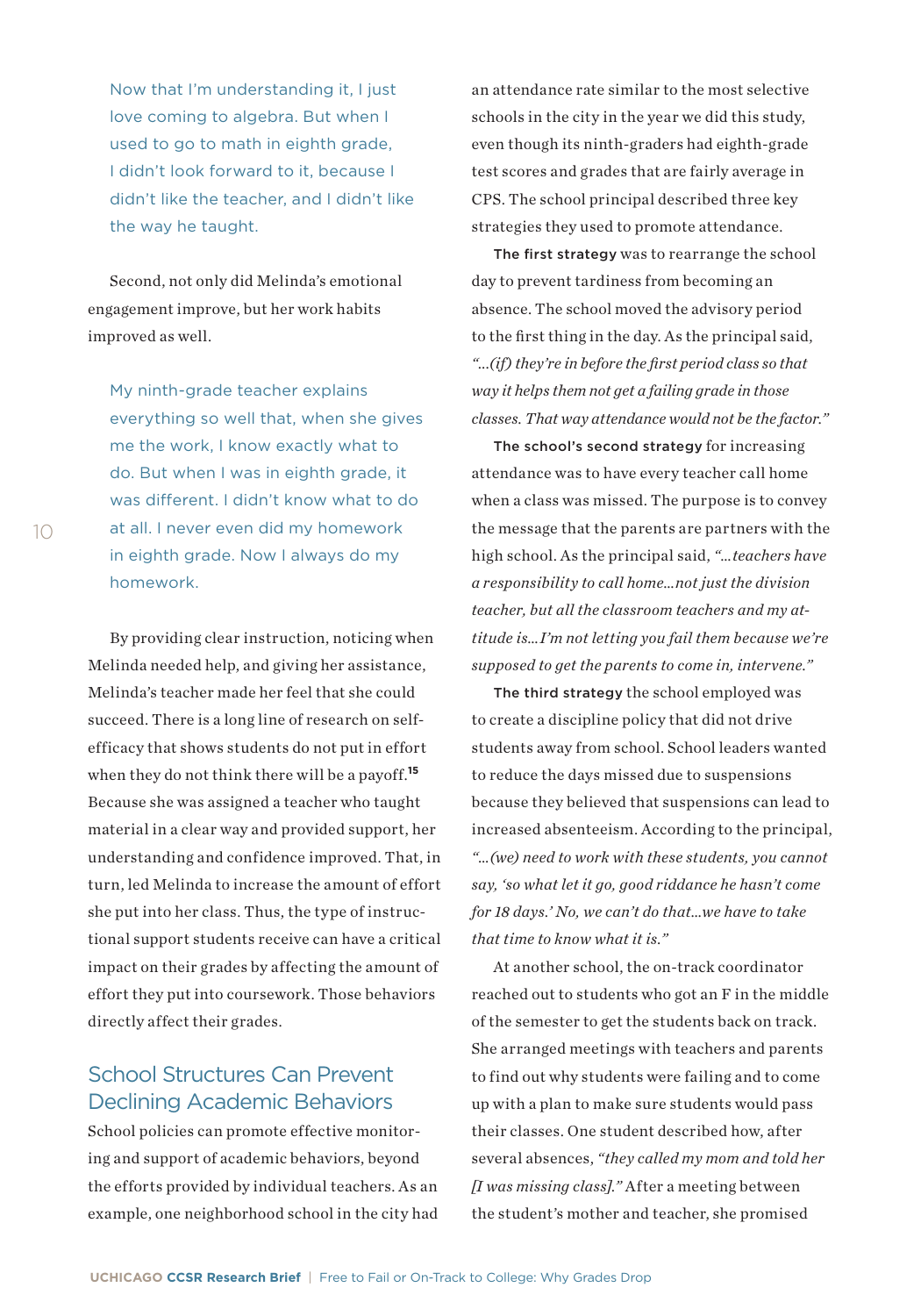her mom, *"I would stop [cutting]. Now I go to class and do my work. I have an A now."* This school had grades that were higher compared with schools serving similar students that particular year. Grades dropped in ninth grade by about half as much as typical at this school than at others comparing students with similar eighth-grade grades and test scores.

## **Summary**

Low student effort and declining grades are school organizational problems. When a large group of students go from attending class, completing homework, and receiving good grades in eighth grade, to skipping class and getting behind in homework in ninth grade, this signals that teachers' practices and school structures are key contributors to the decline in student performance. Without strategies for promoting effort and addressing declines, students are free to fail just as they start their high school career. This undermines their chances of graduating four years later and pursuing a college degree.

Currently, ninth grade is often structured in such a way that students feel it is their choice to opt in to academic routines. Coming to class, turning in homework, and asking for extra help are all voluntary activities. Many ninth-graders, however, are not ready to assume complete responsibility for managing their own academic behavior. Students interpret the lack of monitoring and adult supervision of their academic behavior to mean that work effort is a choice rather than a responsibility. Few students report consistently exerting academic effort, and teachers complain that their strategies to increase effort—which often consist solely of encouraging students to work harder—are not very effective.

Ninth-grade, therefore, can end up sorting students based on whether they have strong work habits and supports, rather than helping them develop strong work habits. While we expect 14-year-olds to take responsibility to get their work done by themselves, ninth-graders are adolescents juggling new roles and responsibilities in multiple spheres of their lives. They need to learn how to manage their time and effort in school, but schools are not necessarily set up to teach them how to do this if they are unable to figure it out on their own. Lucky students—who are easily self-motivated, have supportive teachers, or have families that are monitoring their performance—end up succeeding in ninthgrade classes and are on the path to graduation. Unfortunately, not all students have these advantages.

Structuring classrooms and academic routines so students have to opt out of engagement is one way to minimize declines in academic behaviors and grades. An example of this can be seen in a study on early college high schools—small schools that provide both high school and college classes to students underrepresented in college. Edmunds et al. (2012) found that early college students had better attendance and higher levels of engagement compared with similar students at other schools, in large part because the early college high schools *"mandate engagement."* By creating structures, instructional experiences, relationships, and supports that make it difficult for students to disengage from schooling, they increase the number of students staying in school.

Another way to minimize declines in academic behaviors is to create monitoring systems for identifying students who are withdrawing and reach out before students fall far behind.**<sup>16</sup>** Individual teachers can closely monitor performance and create systems that provide immediate feedback when students' grades fall. Some teachers create checklists for students to keep track of the work they have and have not completed. Some update grade reports weekly or more often, so students know right away when their grade slips. These practices help teachers identify students for support, and also help create classrooms where students stay engaged and are less likely to be off-task.**17**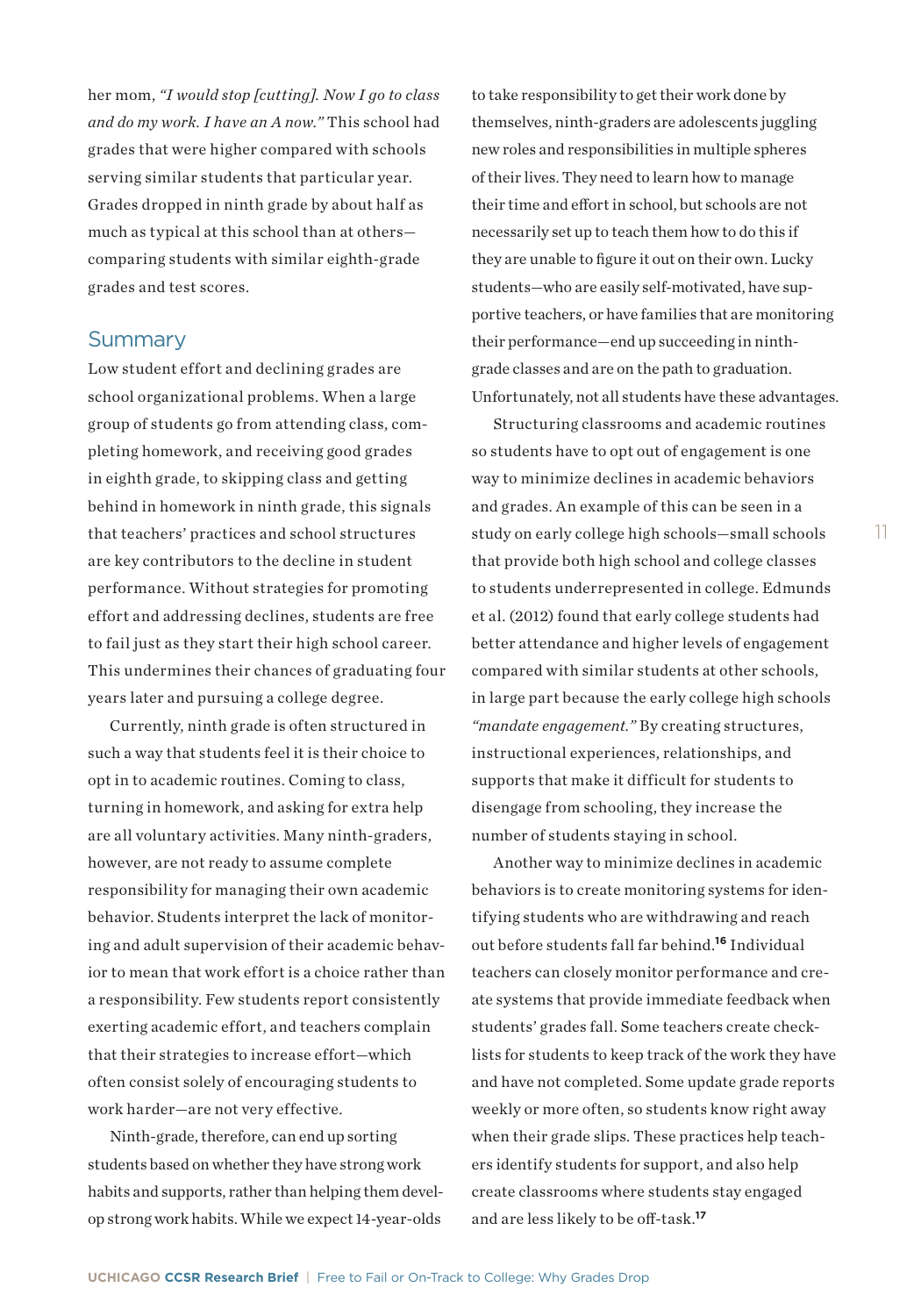While individual teachers can monitor and intervene with students who are withdrawing, sometimes students fall through cracks. Schools can set up centralized data for monitoring students so they are not completely reliant on the efforts of individual teachers. These efforts can also help individual teachers identify students who need help. Data reports, such as the CPS "Freshman Success" reports which flag students showing signs of failure and poor attendance, make it easy for teachers and other school staff to identify students in need of help. At some schools, teams of teachers meet and develop strategies for specific students. At others, counselors bring together teachers, parents, and students to develop plans for improving students'

attendance and grades. Schools can also use data to assess how well they are serving different groups of students and develop strategies for supporting students facing similar challenges. In fact, attendance improved in CPS from an average of 27 days missed of school in ninth grade to an average of 20.8 days since the introduction of the "Freshman Success" report in 2009.

For eighth-grade teachers, preparation for high school is not just about developing students' academic skills and making sure they pass tests; it is also about preparing them for the increased responsibility of high school. It is difficult to successfully prepare students for a new context before they experience it. But at the very least, students and their families could be made aware of the

## How We Studied the High School Transition

This research brief draws on findings from the *Focus on Freshmen* project—a multi-method study examining factors associated with freshman-year course performance in the Chicago Public Schools (CPS). The research uses quantitative data from district-wide administrative records, and biennial surveys of all teachers and students in grades 6-12. It also uses qualitative data on students and teachers in nine neighborhood schools.

**The quantitative analysis is based on all schools in the district that serve eighth and ninth grades.** CPS student administrative records provide data on school enrollment, test scores, grades, and attendance for students across the system. In addition, we use survey data from the UChicagao CCSR biennial district-wide survey administered to students and teachers. Through Rasch analysis, different measures of school climate, academic expectations, and students' academic effort are created using responses to different items from the survey.

Quantitative analysis presented here is both descriptive and based on statistical models that take into account different student characteristics. Analyses that compare survey measures over time are based on hierarchical linear models

that take into account the measurement error and the clustering of the data. These models control for gender, race/ethnicity, whether students were old for the grade, whether they were receiving special education, whether they were classified as limited English proficient, their test scores, and yearly dummies in order to estimate the changes in students' responses from middle grade to high school. These analyses used data from surveys from 2007 to 2009. The total number of survey responses used across this time span was approximately 700,000 student surveys.

Analyses that look into reasons for differences in grades between the middle grade years and ninth grade are based on a cross section of students in those grades in the 2008-09 school year. These models control for gender, race/ethnicity, whether students were old for the grade, whether they were receiving special education, whether they were classified as limited English proficient, and their test scores. Also, absences and study habits measures are in the model to determine how much these variables explain the differences in grades. The analysis is based on hierarchical linear models where the clustering of the data based on the schools students attend is taken into account. This analysis used the eighth- and ninth-grade data for approximately 22,000 students who attended CPS in both their eighth- and ninth-grade years.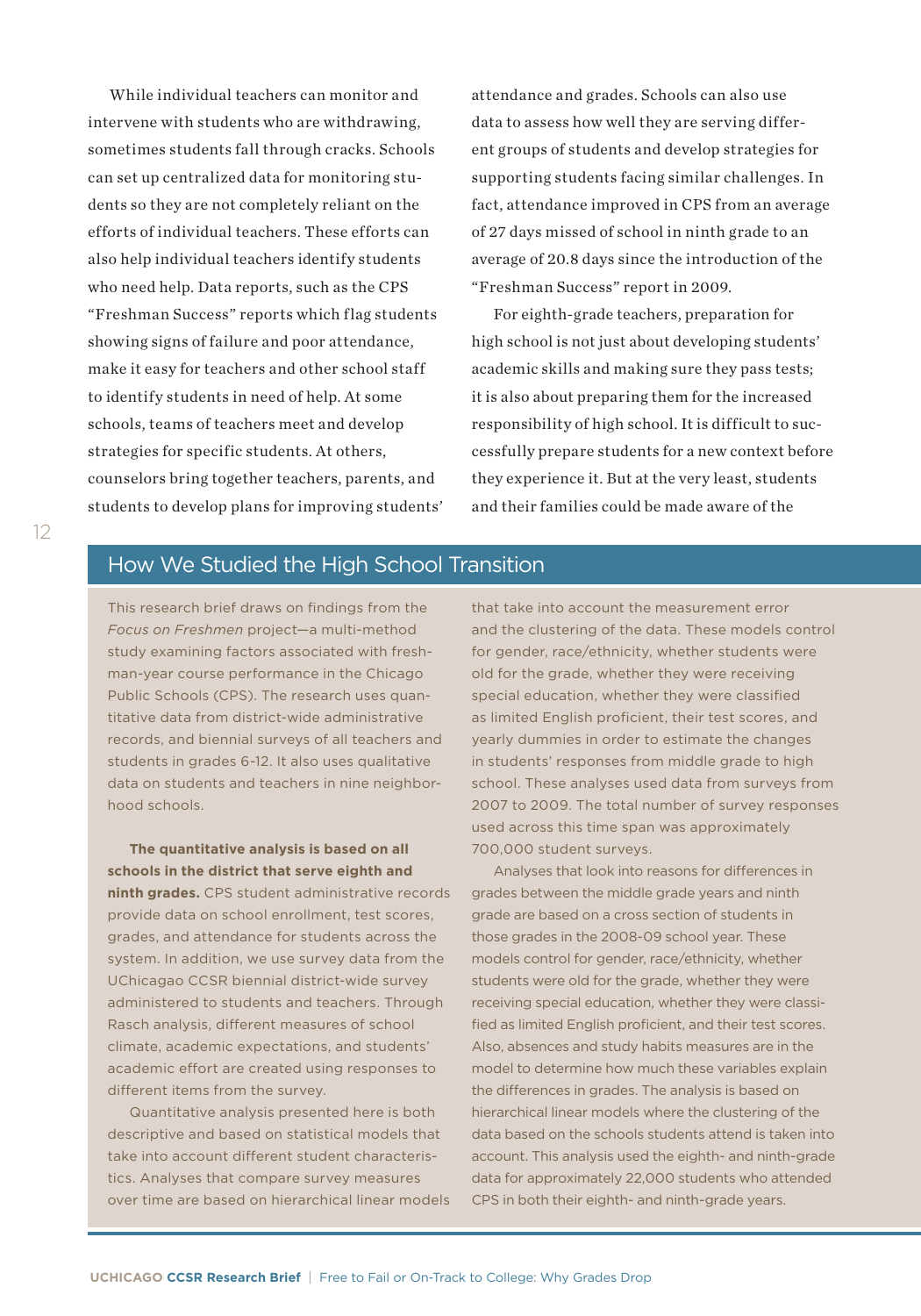changes in expectations around responsibility in high school and the common pitfalls for students in the ninth-grade year. Families also have a role in monitoring students as they transition into high school to make sure they stay on-track throughout ninth-grade. This does not mean teachers or families should take responsibility away from students, but that adults should monitor students closely and intervene right away if they fail to meet expectations around academic behaviors.

In sum, systems that monitor student engagement and proactively respond to withdrawal can help schools change practices that allow students to exert minimal academic effort and receive poor grades. When teachers and school staff reach out to students to find out why they have missed class or fallen behind in their work, it shows adults care about the student as a learner and allows whatever is keeping the student from engaging in learning to be addressed. This is a first order task. If students do not participate in academic routines, other reforms, such as addressing curricular rigor or increasing graduation standards, have little chance of succeeding. When schools effectively support academic effort, students respond positively and can even improve on their eighth-grade performance in high school. As the old saying goes, *"showing up is half the battle."* Finding ways to support academic effort will go a long way towards helping students succeed during the high school transition and stay on the path towards college.

Variation in grades across classrooms is analyzed with data from the 2008-09 school year for students attending English I and Algebra I classes representing approximately 39,000 students in 2,200 classrooms in 105 schools. The statistical analyses are based on hierarchical linear models that take into account the clustering of the students' grades in classrooms and schools. Variables included in the analysis are prior eighth- grade grades in English or math as dummy variables for each grade.

**Qualitative analysis was based on a sample of students enrolled in neighborhood schools, who were followed from eighth to tenth grade.** The sample of students was chosen from four elementary/middle schools that had strong feeder patterns from eighth to ninth grade with five neighborhood high schools.

Students were selected to participate based on their seventh-grade scores on the Illinois Standards Achievement Test (ISAT) and their grades; we over-sampled middle-achieving students. We did not include students with very weak seventh-grade test scores and grades, or very high test scores and grades, as we wanted to study students whose ninth-grade course performance could not be strongly predicted by prior performance (i.e., students who would almost certainly pass or fail their ninth-grade courses). We selected more eighth- grade students for our sample than we planned to follow through the study, expecting that not all would enroll in one of the five study high schools in the following fall. In the end, we followed 52 students through the duration of the project. Each student was interviewed twice during their eighth-grade year, four times during their ninth-grade year, and once during their tenthgrade year through in-depth, semi-structured interviews, conducted between May 2008 and May 2010.

We also conducted 105 classroom observations of the students' eighth- and ninth-grade English and math classes. Classes were observed twice while students were in eighth grade and twice again when they were in ninth grade. After each classroom observation, we interviewed the classroom teacher about the lesson that we observed, and about their general strategies and goals for supporting student achievement in that class. Finally, we interviewed 14 administrators and school leaders across the five high schools about school policies and strategies around discipline, remediation, and supporting student achievement in the ninth grade.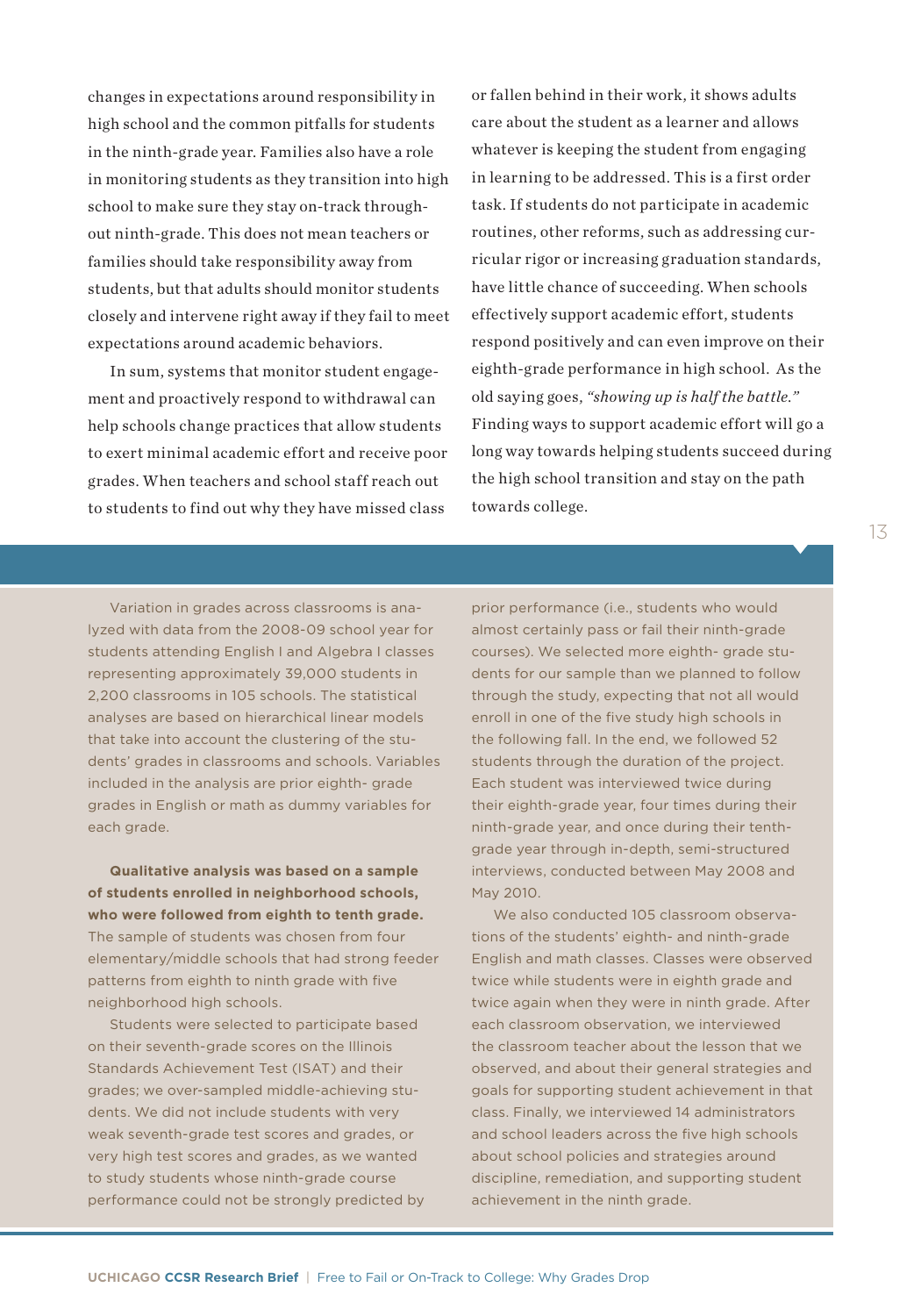# References

#### Allensworth, E. (2013)

The Use of Ninth Grade Early Warning Indicators to Improve Chicago Schools. *Journal of Education for Students Placed at Risk, 18*: 68–83.

#### Allensworth, E. and Easton, J.Q. (2005)

*The On-Track Indicator as a Predictor of High School Graduation.* Chicago, IL: The University of Chicago Consortium on Chicago School Research.

#### Allensworth, E. and Easton, J.Q. (2007)

*What Matters for Staying On-Track and Graduating in Chicago Public Schools.* Chicago, IL: The University of Chicago Consortium on Chicago School Research.

#### Allensworth, E., Gwynne J., Stitzel-Pareja, A., Sebastian, J., and Stevens, W.D. (Forthcoming)

*Free to fail or on-track to college: Setting the stage for academic challenge.* Chicago, IL: The University of Chicago Consortium on Chicago School Research.

#### Benner, A.D. and Graham, S. (2009)

The transition to high school as a developmental process among multi-ethnic urban youth. *Child Development, 80* (2), 356-376.

#### Bowen, W.G., Chingos, M.M., and McPherson, M.S. (2009)

*Crossing the Finish Line: Completing College at America's Public Universities.* Princeton, NJ: Princeton University Press.

#### Cooper, H., Robinson, J.C., and Patall, E.A. (2006)

Does homework improve academic achievement? A synthesis of research, 1987-2003. *Review of Educational Research, 76* (1), 1-62.

#### Eccles, J.S., Lord, S., and Midgely, C. (1991)

What are we doing to early adolescents? The impact of educational contexts on early adolescents. *American Journal of Education, 99* (4), 521-542.

#### Edmunds, J., Willse, J., Arshavsky, N., and Dallas, A. (2012)

*Mandated Engagement: The Impact of Early College High Schools.* Greensboro, NC: SERVE Center at the University of North Carolina at Greensboro.

#### Geiser, S. and Santelices, M.V. (2007)

*Validity of high-school grades in predicting student success beyond the freshman year: High-school record versus standardized tests as indicators or four-year college outcomes.* Research & Occasional Paper Series: CSHE.6.07. Berkeley: Center for Studies in Higher Education. Retrieved September 9, 2011, from [http://cshe.berkeley.edu/publications/](http://cshe.berkeley.edu/publications/publications.php?id=265) [publications.php](http://cshe.berkeley.edu/publications/publications.php?id=265)?id=265.

#### Heck, R.H. and Mahoe, R. (2006)

Student transition to high school and persistence: Highlighting the influences of social divisions and school contingencies. *American Journal of Education, 112*, 418-446.

#### Keith, T.Z. (1982)

Time spent on homework and high school grades: A large sample path analysis. *Journal of Educational Psychology, 74* (2), 248-253.

#### Keith, T.Z., Keith, P.B., Troutman, G.C., Bickley, P.G., Trivette, P.S., and Singh, K. (1993)

Does parental involvement affect eighth grade student achievement? Structural analysis of national data. *School Psychology Review, 22*, 472-494.

#### Oyserman, D. and James, L. (2009)

A possible selves intervention to enhance school involvement. *Journal of Adolescence, 25*, 313-326.

#### Peng S.S. and Wright, D. (1994)

Explanation of academic achievement of Asian American students. *Journal of Educational Research, 87*, 346-352.

#### Reyes, O., Gillock, K., and Kobus, K. (1994)

A longitudinal study of school adjustment in urban, minority adolescents: Effects of a high school transition program. *American Journal of Community Psychology, 22* (3), 341-369.

#### Roderick, M. (1993)

*The path to dropping out: Evidence for intervention.* Westport, CT: Auburn House, Greenwood Publishing Group.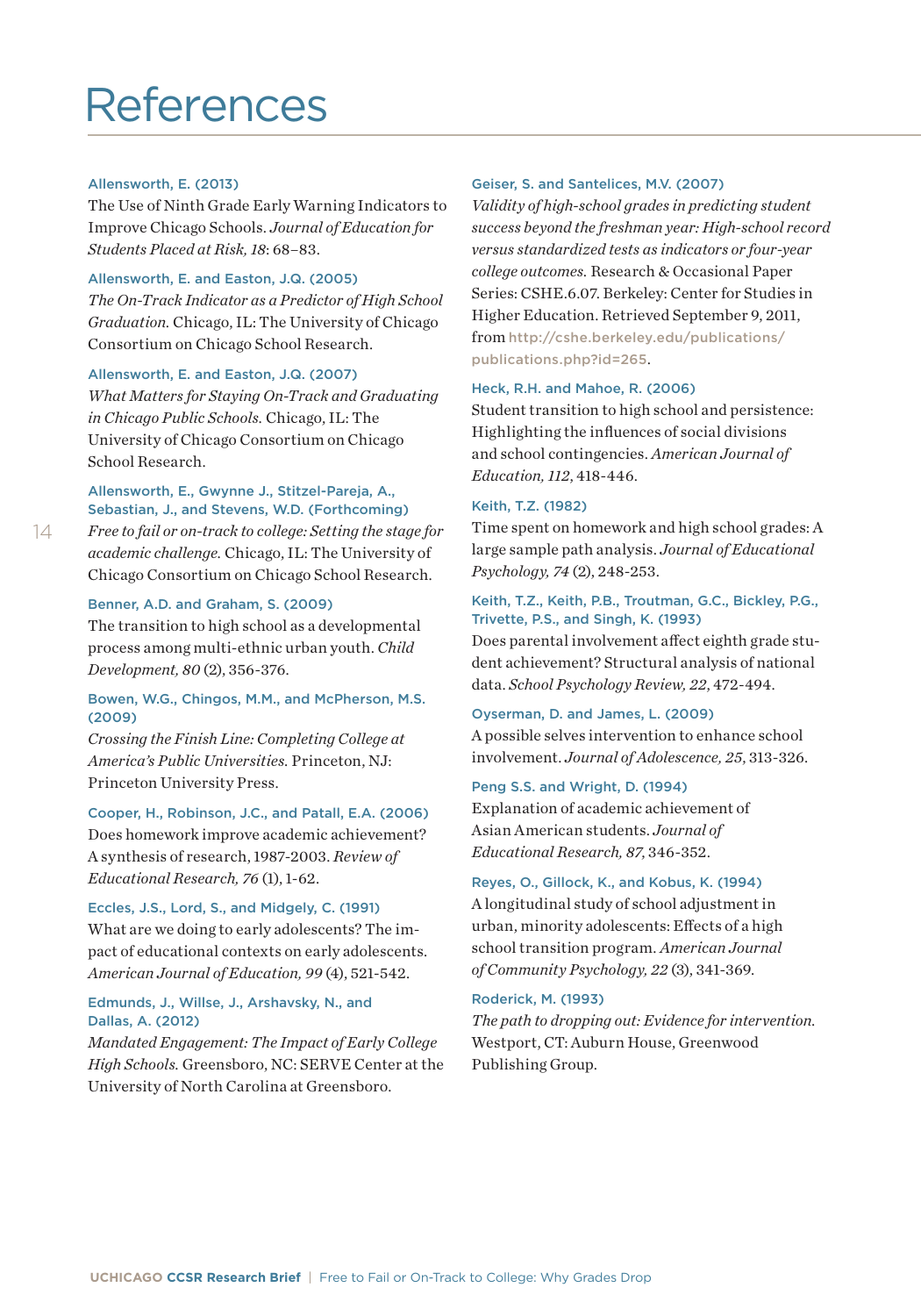#### Roderick, M. (2003)

What's happening to the boys? Early high school experiences and school outcomes among African American male adolescents in Chicago. *Urban Education. 38* (5): 538-607.

Roderick M., Nagaoka, J., and Allensworth, E. (2006) *From High School to the Future: A First Look at Chicago Public School Graduates' College Enrollment, College Preparation, and Graduation from Four Year College.* Chicago: The University of Chicago Consortium on Chicago School Research.

#### Seidman, E., Aber, J.L., LaRue A., and French, S.E. (1996)

The impact of the transition to high school on the self-system and perceived social context of poor urban youth. *American Journal of Community Psychology, 24* (4), 489-515.

#### Simmons, R.G. and Blyth, D.A. (1987) *Moving into Adolescence: The Impact of Pubertal Change and School Context.* New York, NY: DeGruyter.

#### Weiss, C. and Bearman, P. (2007)

Fresh starts: Reinvestigating the effects of the transition to high school on student outcomes. *American Journal of Education, 113*, 395-421.

# Endnotes

- 1 Allensworth and Easton (2005, 2007).
- 2 Benner and Graham (2009); Eccles et al. (1991); Heck and Mahoe (2006); Reyes et al. (1994); Roderick (1993, 2003); Seidman et al. (1996); Simmons and Blyth (1987); Weiss and Bearman (2007).
- 3 Allensworth and Easton (2007).
- 4 Bowen et al. (2009); Geiser and Santelices (2007).
- 5 Allensworth and Easton (2007).
- 6 Roderick et al. (2006).
- 7 Bowen et al. (2009); Heck and Mahoe (2006).
- 8 Cooper et al. (2006); Keith et al. (1993); Peng and Wright (1994).
- 9 Allensworth and Easton (2007).
- 10 Allensworth and Easton (2007); Keith (1982).
- 11 For this analysis, we show absence data for the academic years that we followed students in our study. Absence rates have improved in recent years, although they still remain high. Ninthgraders in 2010-11 missed an average of 20.8 days of school, compared to 9.0 days in eighth grade.
- 12 The average student scored 0.21 standard deviation points lower on the study habits measure in ninth grade than in seventh grade.
- 13 One might explain variation in GPAs across schools as resulting from more lenient or demanding grading practices. There is very little evidence to support this view, however. Grades in Chicago are a more consistent predictor of college graduation than college examination scores. Roderick et al. (2006). In addition, there is no evidence that average school GPAs are associated with the average school achievement levels. In fact, students across the district struggle to receive As and Bs (Allensworth and Easton 2005).
- 14 Allensworth and Easton (2007); Allensworth et al. (Forthcoming).
- 15 Oyserman and James (2009).
- 16 Allensworth (2013)
- 17 See Allensworth et al. (Forthcoming) for further details of teaching practices that support student engagement.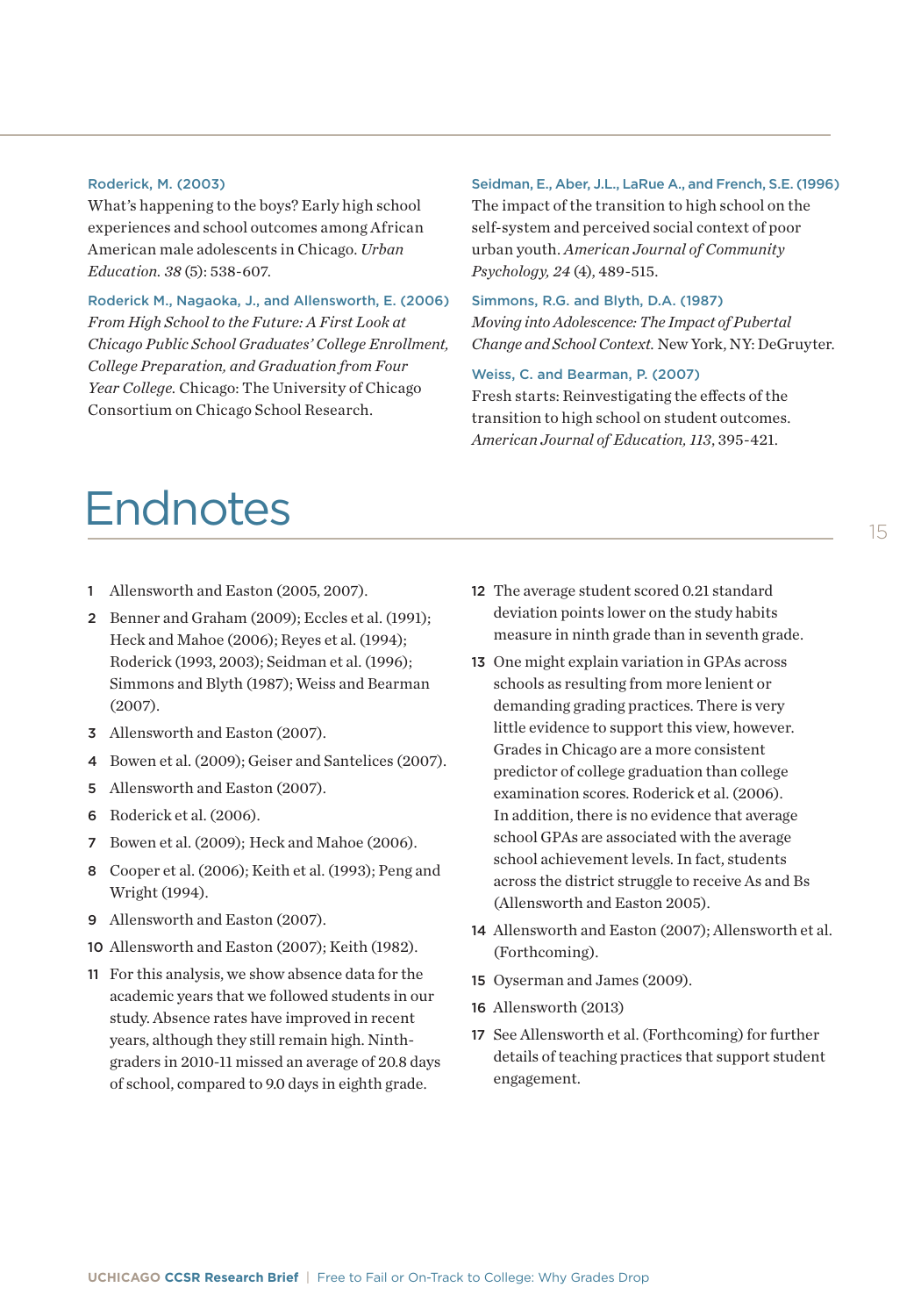#### ABOUT THE AUTHORS

TODD ROSENKRANZ is Data Archivist and Deputy Psychometrician at the Consortium on Chicago School Research. Prior to joining UChicago CCSR, he worked as a Research Analyst at the Chicago Urban League and as a Senior Budget Analyst at the Chicago Panel on School Policy. He received his BA in political science and public affairs from the University of Denver and his MA in public policy from the Harris School of Public Policy at the University of Chicago.

MARISA DE LA TORRE is the Director for Internal Research Capacity at UChicago CCSR. Part of her work involves studying Chicago Public Schools' policies aimed at the lowest-performing schools in the district. In this area she studies small school reforms, school closing, and turnaround schools. She also conducts research in the area of student mobility, high school choice, and middle grade indicators of high school success. Before joining UChicago CCSR, she worked for the CPS Office of Research, Evaluation, and Accountability. She received a master's degree in economics from Northwestern University.

W. DAVID STEVENS is Director of Research Engagement at UChicago CCSR. Stevens' responsibilities include developing trainings and workshops for helping practitioners, policymakers, and school districts understand UChicago CCSR's research findings and use them in their daily practice. Stevens also leads national engagement activities, working with individuals and organizations interested in reproducing UChicago CCSR's model of education research. Stevens' research interests include high school reform, teacher development, and student engagement. He is currently co-principal investigator on a mixed-methods study of the transition to high school and a study of teacher evaluation systems in Illinois. Stevens received his PhD in sociology from Northwestern University.

ELAINE M. ALLENSWORTH is the Lewis-Sebring Director at UChicago CCSR where she has conducted research on educational policy for the last 15 years. She is best known for her studies of high school graduation and college readiness, and also conducts research in the areas of school leadership and school organization. Her work on early indicators of high school graduation has been adopted for tracking systems used in Chicago and other districts across the country. She is one of the authors of the book *Organizing Schools for Improvement: Lessons from Chicago*, which provides a detailed analysis of school practices and community conditions that promote school improvement. Dr. Allensworth holds a PhD in Sociology and an MA in urban studies from Michigan State University. She was once a high school Spanish and science teacher.

*This report reflects the interpretation of the authors. Although UChicago CCSR's Steering Committee provided technical advice, no formal endorsement by these individuals, organizations, or the full Consortium should be assumed.*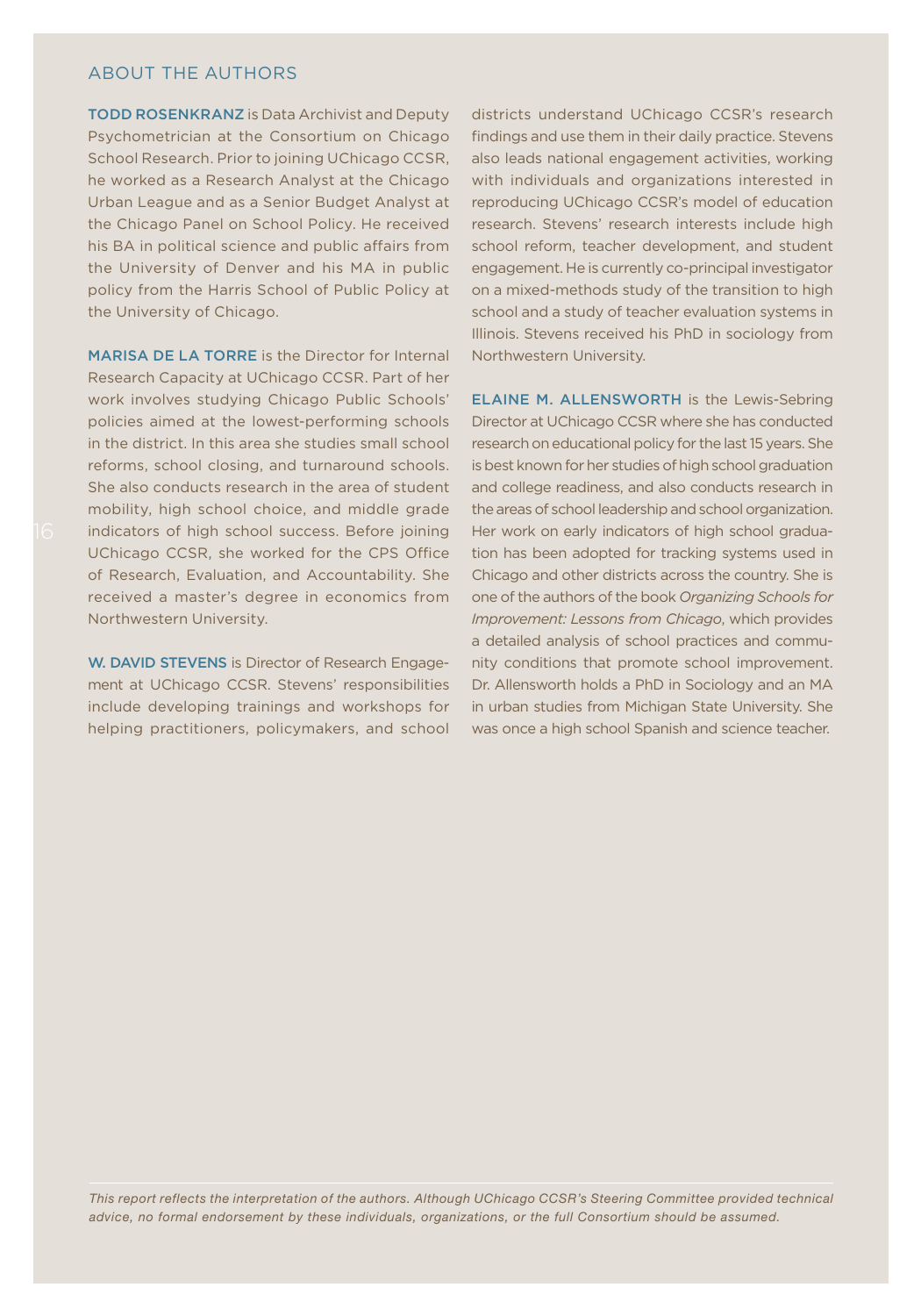# **UCHICAGOCCSR**

# CONSORTIUM ON CHICAGO SCHOOL RESEARCH

## **Directors**

ELAINE M. ALLENSWORTH *Lewis-Sebring Director* Consortium on Chicago School Research

JENNY NAGAOKA *Deputy Director* Consortium on Chicago School Research

MELISSA RODERICK *Senior Director* Consortium on Chicago School Research

*Hermon Dunlap Smith Professor* School of Social Service Administration University of Chicago

PENNY BENDER SEBRING *Founding Director*  Consortium on Chicago School Research

## Steering Committee

LILA LEFF *Co-Chair* Umoja Student Development Corporation

KATHLEEN ST. LOUIS CALIENTO *Co-Chair* Spark, Chicago

#### Ex-Officio Members

TIMOTHY KNOWLES Urban Education Institute

#### Institutional Members

JOHN R. BARKER Chicago Public Schools

CLARICE BERRY Chicago Principals and Administrators Association

AARTI DHUPELIA Chicago Public Schools

CHRISTOPHER KOCH Illinois State Board of Education

KAREN G.J. LEWIS Chicago Teachers Union

SHERRY J. ULERY Chicago Public Schools

#### Individual Members

VERONICA ANDERSON Communications Consultant

JOANNA BROWN Logan Square Neighborhood Association

ANDREW BROY Illinois Network of Charter Schools

RAQUEL FARMER-HINTON University of Wisconsin, Milwaukee

REYNA HERNANDEZ Illinois State Board of Education

CHRIS JONES Stephen T. Mather High School

DENNIS LACEWELL Urban Prep Charter Academy for Young Men

RUANDA GARTH MCCULLOUGH Loyola University, Chicago

LUISIANA MELÉNDEZ Erikson Institute

LISA SCRUGGS Duane Morris LLP

LUIS R. SORIA Chicago Public Schools

BRIAN SPITTLE DePaul University

MATTHEW STAGNER Mathematica Policy Research

AMY TREADWELL Chicago New Teacher Center

ERIN UNANDER Al Raby High School

ARIE J. VAN DER PLOEG American Institutes for Research (Retired)

KIM ZALENT Business and Professional People for the Public Interest